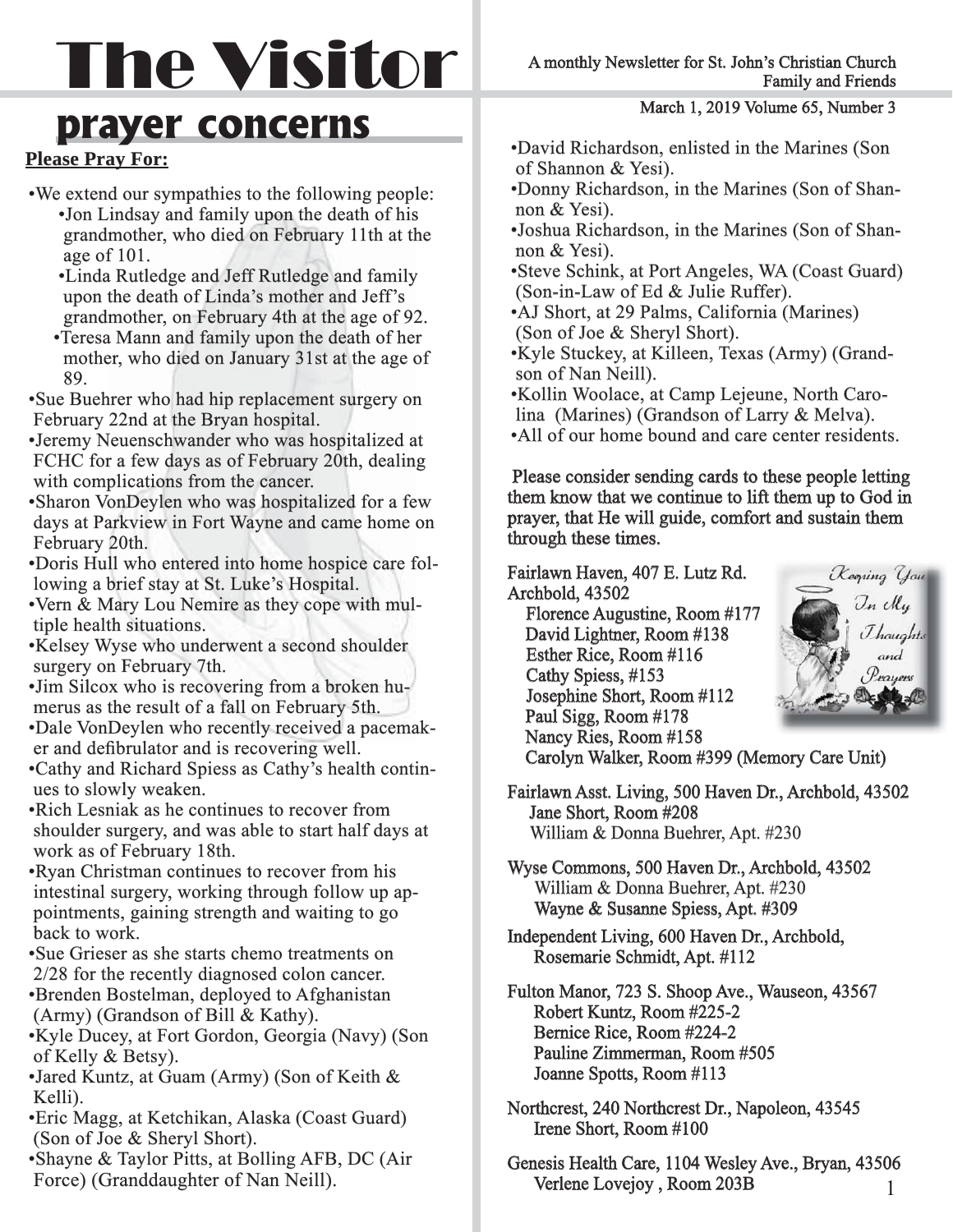### **Pastor's Letter**

Last first, let me apologize for the delay in getting some of the recent issues of the Visitor published.<br>Various factors were in play, but the staff will strive to be timelier with mailing it out, via regular mail and email.

With March 6th being Ash Wednesday this year, our congregation will be entering into our annual observance of the Season of Lent. The Lenten Season is comprised of forty days, not counting the six Sundays which fall between Ash Wednesday and Easter Sunday. The Sunday's are not included since Sunday is the day of week we gather for worship and praise God for the resurrection of Jesus Christ. Sundays are always meant to be days of worship, days of praise and thanksgiving, and days of rest and refreshment. Beginning with Ash Wednesday, the forty days that end with the Saturday before Easter Sunday comprise a period of time in which Christians prepare themselves anew to celebrate Christ's resurrection! Lent offers a focal time for Christians to contemplate several key practices of the Christian faith, including these two specific spiritual practices:

 • Repentance – refers to the action of repentance, which most often begins with feelings and thoughts of sincere regret or remorse. Repentance is the turning from sin and turning to Christ. Repentance was the message John the Baptist preached; it's the message Peter offered on the Day of Pentecost: Acts 2:38: Peter replied, "Repent and be baptized, every one of you, in the name of Jesus Christ for the forgiveness of your sins. And you will receive the gift of the Holy Spirit."

• Penance offers Christians a unique opportunity to grow in their Christian life by taking up their cross and "dying to sin" (Matthew 16:24). Penance is most often realized through the "giving up" of something enjoyable or doing an act of mercy, as in the examples below:

\* "Giving Up" forms of penance: penance:

- Abstaining from an enjoyable food for the whole season or for a week or day
- ▪Giving up a favorite television show or video game game
- Abstaining from alcohol, smoking, overeating or similar behaviors
- Fasting and focusing in on prayer and reflection of God's Word

\* Positive forms of penance: penance:

- ▪Giving alms (i.e. donations to the poor)
- ▪Spending time with someone who is sick or lonely
- ▪Spending time with someone who is poor or disadvantaged
- Praying for others or praying with family
- ▪Acts of kindness towards family, friends, strangers
- **Reading an article or book to educate oneself in the Christian faith**

May we each engage in these spiritual practices during the Lenten season, with the hope and intent<br>that they will become daily practices throughout the year. May the Lord provide guidance, renewal and<br>growth as we observe

Blessings in Christ,

 $F_{RICH}$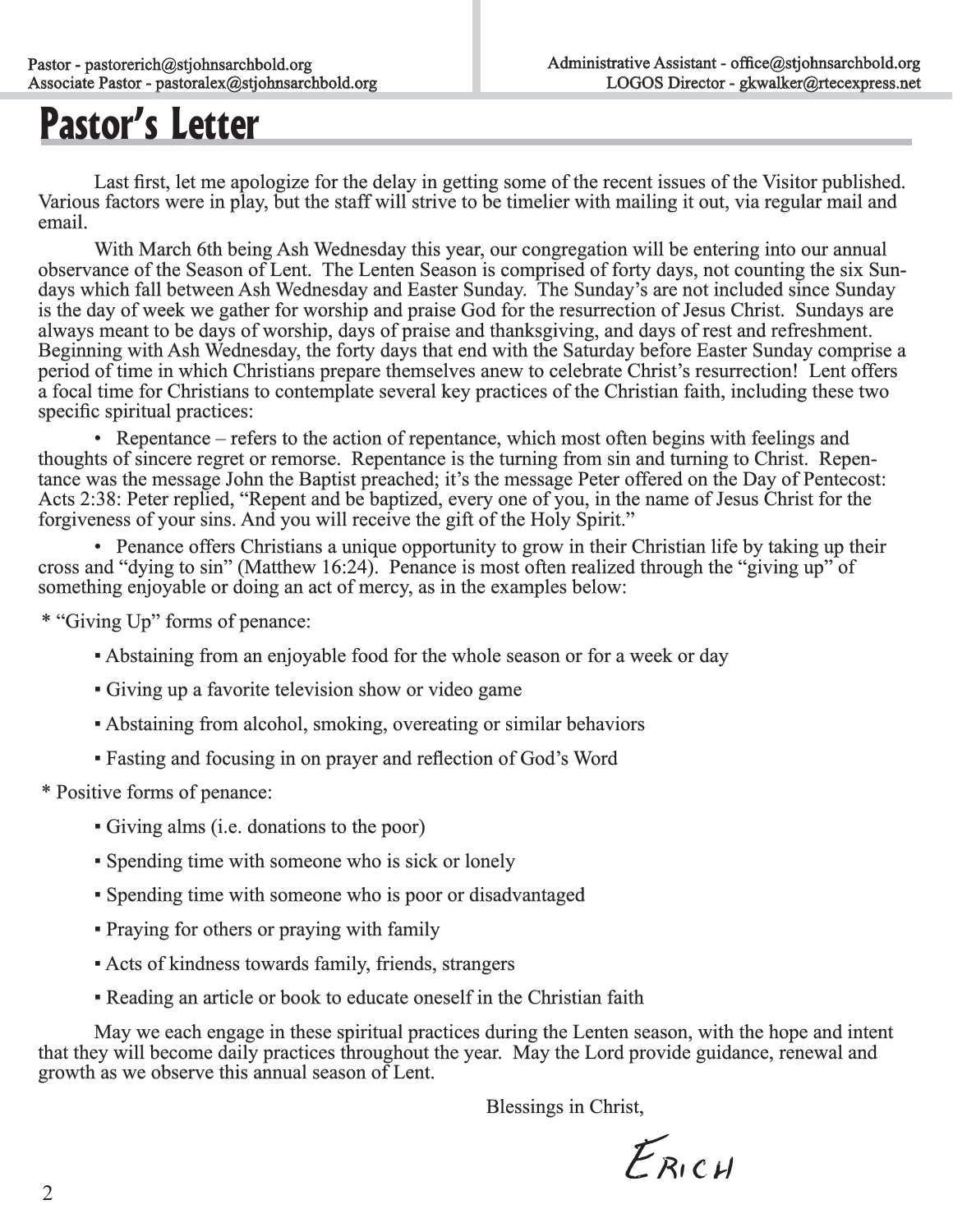### **congregational news & thank you's**

Thank you for your prayers, calls and cards concerning my surgery. You are a great church family!

Dianne Wyrick

God Bless,

obigh and the Beanstall

 $\Diamond$ CZEO  $\Diamond$ 

St. John's Church,

Thank you for your faithful support of the gospel in our community as we strive together to teach His good news! It has been a huge encouragement and blessing for me to teach along side Alex on Tuesday mornings at the scho

### **preschool corner**



Hearts were everywhere, as we celebrated love for our families, our friends and for Jesus this past month!

We played "The Hershey Kisses" game at the game center, made valentines for friends at the Writing Center and had a very fun time at our Valentine's Day parties!

We learned many new nursery rhymes, made books and learned how important it is to brush our teeth twice a day to keep them healthy!

We talked about zoo animals and listened to the story of Noah's Ark. We even made our own arks out of animal crackers, q-tips and cotton balls. f

February was a fun month!







Joan Wyse Teacher Assistant







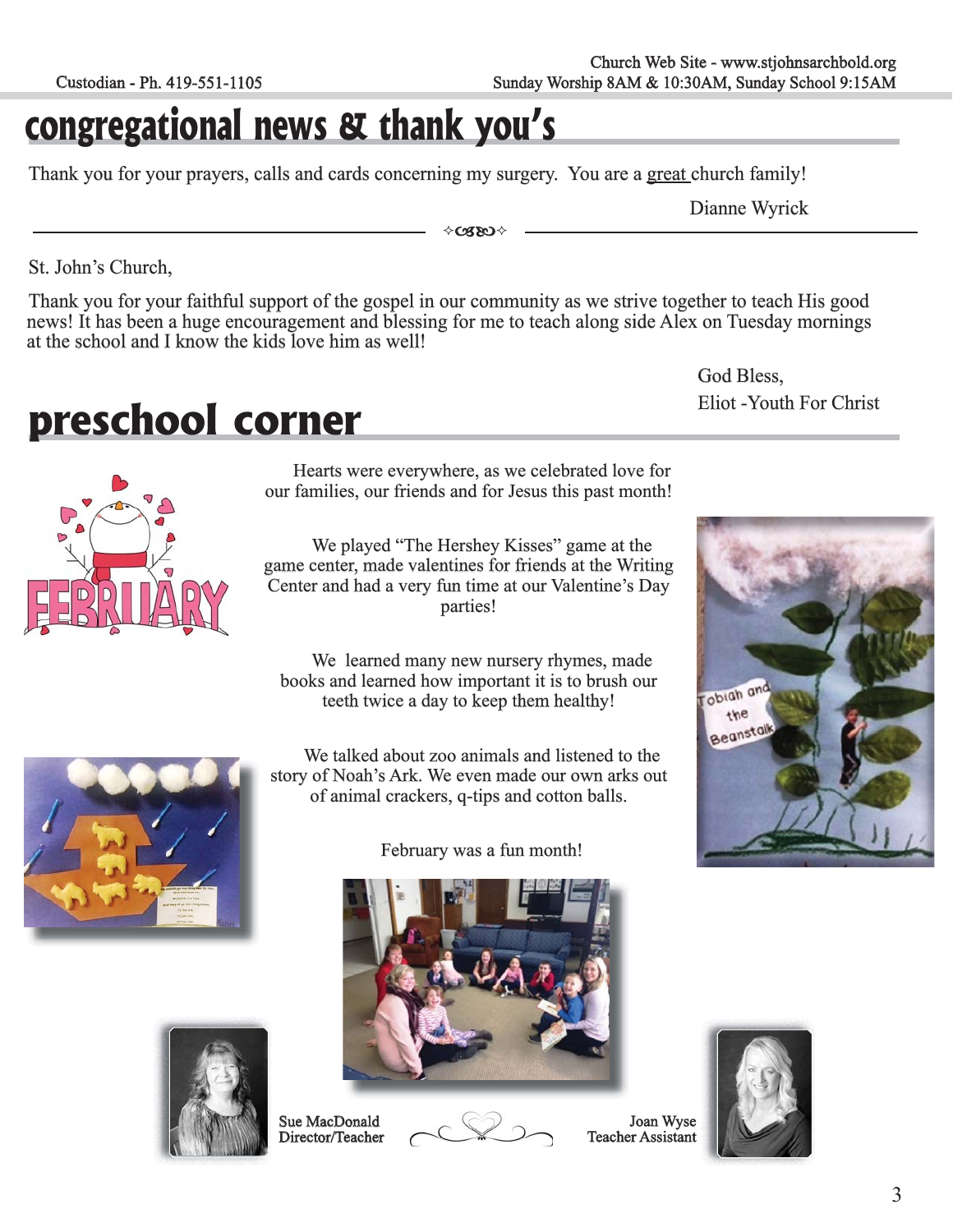

### **St. John's Christian Preschool – Volunteer Substitutes Needed t.**

St. John's Christian Preschool is looking for fun, energetic, and compassionate volunteers to help substitute in our Preschool Room in the absence of either Mrs. MacDonald or Mrs. Wyse.

Our faithful leaders have created a fun learning atmosphere for young children ages 3-5, and want you to help team up with other volunteers that have the same drive to help teach in the classroom. Don't worry! A teaching license is not required!

### **Volunteers must have the following:**

- \* Be 18 years old or older
- \* Have a high school diploma/GE

There are also some forms and trainings that will need to be completed, which is something that we will be helping with along the way.

#### You may be asking yourself "What's in it for me?"

#### 1. **Service**

What better way to serve your church family and community than to take a few days a month to help aide in the classroom. As a substitute, you will help follow the directions of the lead teacher that day, whether it be Mrs. MacDonald or Mrs. Wyse.

### **2. Positive Impact on Young Children**

Our preschool children are so impressionable at this point in their lives. The positive impact that you can show them through the love of learning about Jesus, and the cool things at the sand table, are a positive light that you can shine on them.

 If you are asking yourself if you can give a day or a few days a month to volunteer in our preschool room, please consider! This may not only have a positive impact on our students, but also on you.

The Christian Preschool Board and staff would like to thank all of you that have made efforts to donate to our preschool. Whether that is with school supplies or monetary donations, they are a blessing. If you feel called today or in the coming weeks, please consider donating to the St. John's Preschool to assist us with supplies or simply volunteering your time in the classroom for a fun experience!

> **A Praying Life Seminar**  Learning to Pray in a Distracting World Archbold Evangelical Church March 29-30, 2019

This seminar teaches a step-by-step approach of how to begin a private life of prayer in fellowship with the heavenly Father. It is not for Christians who feel victorious, but Christians defeated in the trenches, asking... How do I focus when I'm distracted with so much to do? How do I pray longer than five minutes? How do I ask when I've tried it before and it doesn't work? We will look at Jesus' powerful yet simple teachings on prayer and practice becoming child-like, patterning after Jesus' own teaching and style of praying.

 Cost is \$10 per person or \$15 per couple, which includes materials and snacks. For more information on the seminar & registering go to: seeJesus.net/events by March 20.

### **Custodian Position**

We continue to search for a second custodian, someone able and willing to work 12.5 hours per week, working alongside Dean Buckenmeyer, who works the other 12.5 hours weekly. Weekly schedule can be flexible, and work will include various facets of cleaning the building and helping with table set-ups and tear-downs. Any interest can be shared with Laura Johnson, chairperson of the Personnel Committee.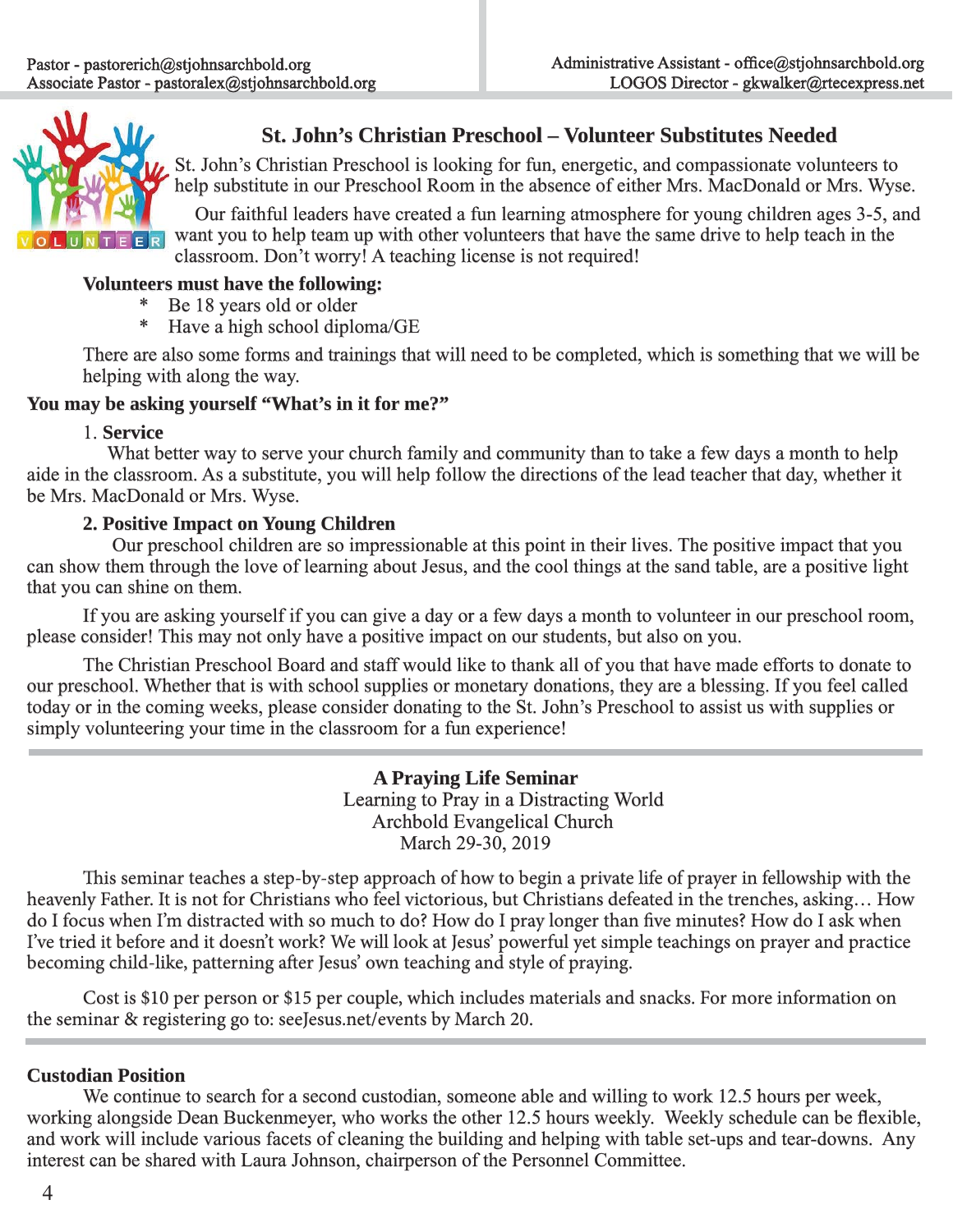Custodian - Ph. 419-551-1105

### **mission corner**



### *<u>The Friendship House - Mission of the Month***</u>**

The Friendship House is an Archbold ministry supported by area churches and coordinated by Cecily Rohrs. This two story home, located near downtown Archbold, is set up to house one or two family units at a time. The home provides shelter for individuals and families until they are able to become selfsufficient. The home is almost always occupied and has been a tremendous help to numerous residents. The Friendship House is endorsed by the Archbold Area Ministerial Association and is coordinated by a volunteer board.

The main need of the Friendship House at this point is further financial support for operating expenses. This month we ask that you prayerfully consider supporting this community ministry that strives to care for those in need of a place to stay and have a fresh start in life.

### **Mission Experiences**

### **Toledo Gospel Rescue Mission oledo**

March 17th is the next time we'll send a group of folks to lead the evening chapel service and provide the evening meal. Volunteers will gather at 3pm on Sunday afternoon to car pool to the mission, do final prep for the meal and service, lead the 30 minute service, then serve the meal, and enjoy sitting and eating with the men and women who come to the mission. The group should return to the church between  $7:30 \text{pm}$  and  $8:00 \text{pm}$ . Talk with Pastor Erich or Ann Grime if you're interested in helping!

### **Bay Mission (BBM) Trip**

After making the 1000 mile trip to Biloxi on the church bus, the group of twelve volunteers settled into the mission house, sharing the lodging space with a group of eight from Immanuel Church in Peotone, IL. It's always an enjoyable experience to meet and spend time with other willing servants!

On Monday and Tuesday, the group endured through n some infrequent rain showers while repairing a 100' accessible ramp that had been built with pressure treated wood that had been improperly manufactured. That work included the replacement of all the deck boards, some of the framing members, and repairs to the railings. Wednesday was a beautiful sunny day and the group moved to another ramp rebuild project, this one located across the street from the first house SJCC worked on back in 2000. Thursday saw the two groups, SJCC and Immanuel's, pooling their abilities and energy to demolish a mobile home that had been condemned by the city of Biloxi. What a task – we filled two large dumpsters and Immanuel's finished the project on Friday by filling another dumpster or two. Friday, we were supposed to work a shortened day, finishing up the ramp project we started on Wednesday, but we were asked to replace the lattice around the house foundation, which took some extra time. Once everything was finished, the group headed back to the mission house, cleaned up, cleaned the mission house, loaded up the bus, and headed to Brentwood, TN for the night!

 Back Bay Mission continues to be engaged in multiple ministries of sharing support and faith with the people living along the gulf coast, many who live in poverty conditions for various reasons. The folks who were able to attend this year's trip are very thankful for the prayers and support of the congregation.

The next trip to Biloxi is scheduled for Octo $ber 5th - 12th$ , 2019.

### **Summer Mission Trip**

5 Plans are set for another week of serving with the LaPorte County Habitat for Humanity affiliate in Michigan City, IN. Participants will head to Tower Hill Church Camp on Sunday afternoon, June 9th, spend Monday through Friday framing a new home, and return to Archbold late afternoon on June 14th. Breakfasts and dinners are enjoyed in the camp dining hall – Pastor Erich's never eaten a bad meal there! Lunches are provided by churches and local restaurants at the work site. The relaxing evenings are spent enjoying friendly fellowship, a possible 10 to 15 minute walk to the beach along Lake Michigan, some Corn Hole games and who knows what else! Typically the group enjoys some evening meals at local restaurants! People of all skill levels are invited to join in the week  $-$  Habitat for Humanity provides able supervision. Cost of the experience is \$125 and assistance is always available.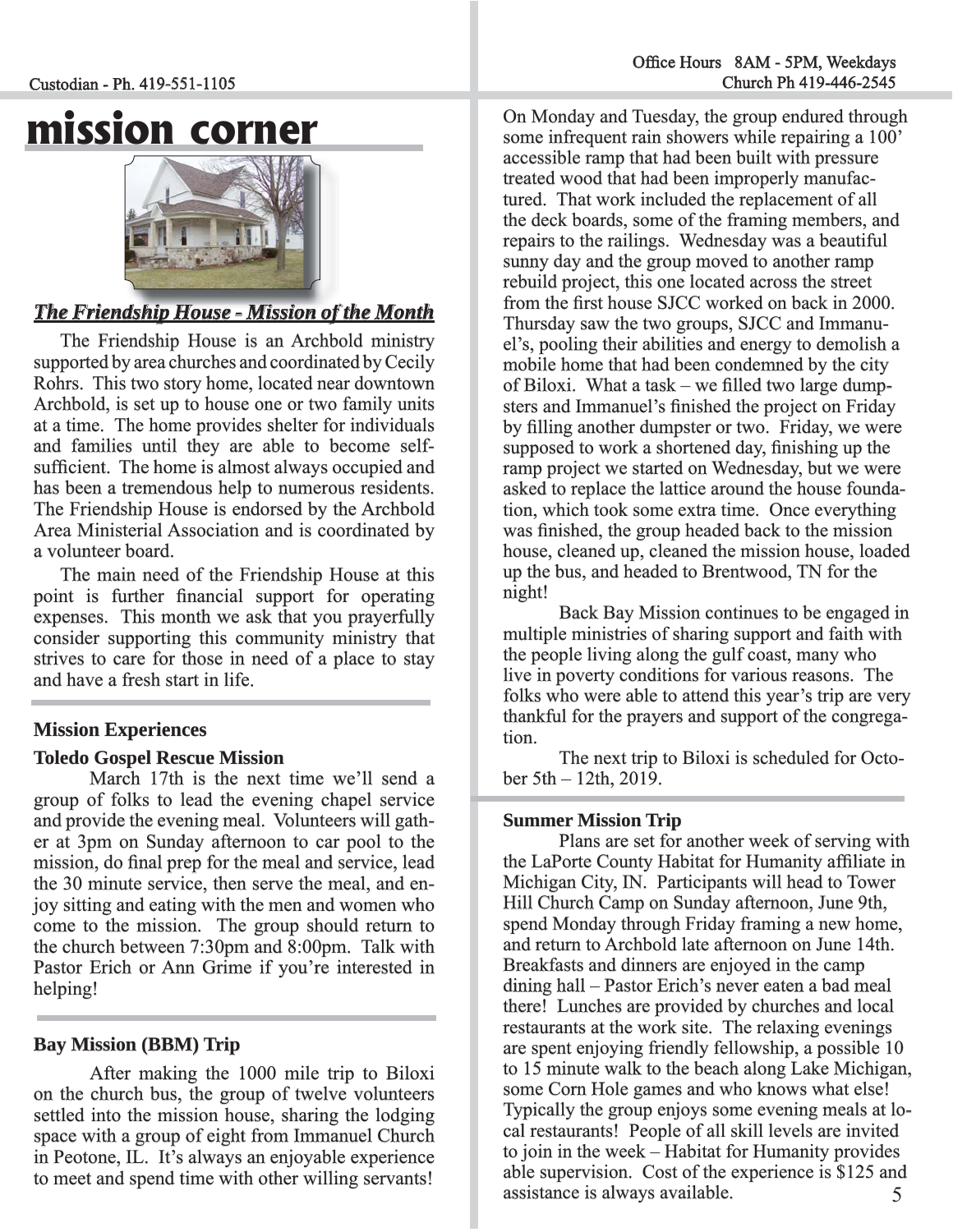

Robert & Jenni McMahan, CRU (BGSU) website - www.give.cru.org e-mail - robert.mcmahan@cru.org e-mail - jennifer.mcmahan@cru.org

Matt & Paige Waanders, CRU (Ohio State Univ.) website - www.give.cru.org e-mail - matthew.waanders@cru.org e-mail - paige.stamm@cru.org

CRHP<sup>2</sup> Shobha & Ravi Arole, CRHP website - www.jamkhed.org

Kyle Chase, Reliant (Univ. of Michigan) website - www.reliant.org e-mail - kyle.chase@nlcweb.org

Matt Pardi, Reliant (Univ. of Toledo) website - www.reliant.org e-mail - matt.pardi@reliant.org

David Hench, Reliant (Univ. of Akron) website - www.reliant.org e-mail - david.hench@reliant.org

Tony & Leila Frank, Ivoti, Brazil **World Team**  website - www.worldteam.org e-mail - tony.frank@worldteam.org

> Tom & Megan, The Islands, Africa website - tmislands.blogspot.com e-mail - tmislands@fastmail.net

Kinsey Smith - Thailand – CRU at Grace **International School** e-mail - kinsey.smith@cru.org

Larry & Linda Rupp, Kajiado Children's Home website - www.hope4kajiado.com e-mail - kajiadochildrenshome@gmail.com

Jason & Becky Suon, Freedom International Ministries, Dominican Republic website - www.itisforfreedom.com e-mail - JasonSuon@itisforfreedom.com e-mail - BeckySuon@itisforfreedom.com

### **Thank You Notes From Mission Partners & Friends:**

- Cru (Matt & Paige Waanders), for our gift of \$50.
- CWS, for our gift of \$915.
- Back Bay Mission, for our gift of \$45.

## **Missionary Contact/Prayer (3) ministry happenings**

### **Christian Education hristian Mid-Week Youth Ministries:**

**Friday Morning Bible Study:** The high school girls are meeting together for breakfast and Bible study every Friday morning. For more information, connect with Leah Miller.

**Tuesday Morning Bible Study: Pastor Alex is helping** with a Bible study from  $7:15-8$ am at the Archbold Middle School, open to all middle schoolers.

**SHSS:** During the month of February we began the month prepping subs for Super Bowl. We thank everyone for your continued generosity and support as we build our youth at St. Johns.

 We then followed up February with excellent lessons from Exodus and Leviticus. Exodus took us to main points including: an image of idolatry and God's desire to be near to us. We ended the month in Leviticus with a picture of the atonement provided for our sins.

**JYF:** We feel so blessed by our recent "service" night at JYF! Our eyes and hearts were opened. Some of us spent time at 2 local Sunshine homes, hanging f out with the residents, sharing laughs, learning and playing games. Another group visited a furniture warehouse just down the road from us and was surprised by the work being done there. The night was  $full$  of nerves, courage, new experiences, laughter, love, compassion, service, learning, community and sharing. During your next meal or drive across town together, ask your youth where they visited, how they felt, what they learned and if they want to go back.

**SYF Summer Mission Trip:** This summer, we are going to Athens, Ohio to partner in ministry with Good Works, INC. Pastor Alex served as a summer intern with this ministry in college and was greatly impacted by this experience. The ministry serves its rural, impoverished community in many ways, from offering shelter and family-style meals (rather than soup-kitchen-style meals) to people without homes, to offering a hand-up (instead of a hand-out) to people in ffering need by giving them meaningful work in exchange for food, appliances, and even vehicles, to feeding hungry kids and teaching them about the love of Jesus. This will be one summer mission trip you will not want to miss! Trip date:  $6/16-22$ . \$50 Deposit Due Date: 3/13. \$75 Payment Due Date: 5/15.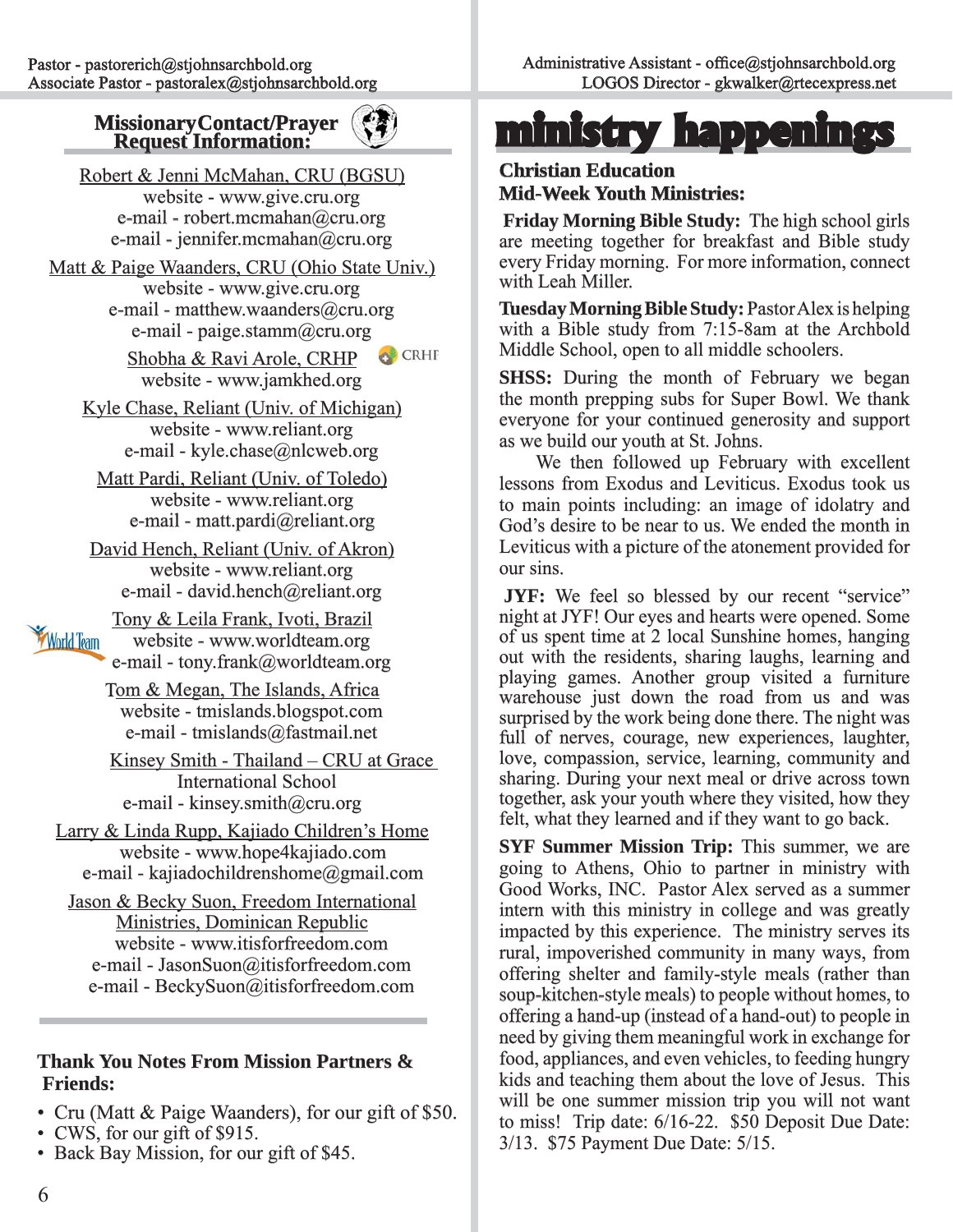### **ministry happenings inistry**  ont.

Life Planning: In February, the Life Planning mentors and SYF youth went out and made some surprise visits to some of our shut ins from St. Johns. We made cards and took them some goodies. What a great night it was spreading the love of Jesus. The next Life Planning meeting will be held on Wednesday March 13 at 7:00.

Vacation Bible School: Kisha Genter and Bri Krukowski are teaming up to serve as co-directors of this year's VBS! They'll be meeting in early June to finalize this year's dates and curriculum. Stay tuned.

#### **Events / Activities**

#### **Fellowship Hour:**

The Fellowship Committee will be hosting a fellowship hour on March 10th, from 9:15am to 10:15am. Children and youth will participate in Sunday school as usual, and adult classes and adults of the congregation are invited to gather for a time of refreshment, fellowship and program.

#### **Man Camp:**

 Man Camp is this month! The men of St. John's are planning a retreat to Miracle Camp in Lawton, MI on March 15-17. The weekend will be filled with great food, an encouraging speaker, numerous outdoor and indoor activities, and good conversation with other men about faith, life, work, and family. Contact Bruce Wooley, Pastor Alex or go to http://www.miraclecamp. *com/mancamp* to learn more



### **small groups**

**The Seekers** will be meeting on March 3rd at 6pm at the home of Keith & Kelli Kuntz, 733 W. Leggett St, Wauseon, and will be studying Ezekiel 38  $\tilde{\alpha}$  39. They might be leading the March 17th chapel service and meal at TGRM on the 17th!

### **ministry happenings inistry**

#### **Men's Prayer Breakfast – March 9, 7:40AM:**

 A monthly time to gather, enjoy breakfast, fellowship, hear a testimony, share joys and concerns, and pray together. Please let Bruce Wooley know if you have any questions about what the Men's Prayer Breakfast is all about!



## **Marriage Enrichment<br>
Weekend<br>
March 22-24, 2019<br>
Michindoh Conference Center, Hillsdale, Michigan**

When was the last time you had a whole weekend with nothing drawing away from attention toward your spouse? Whether your desire is to celebrate the joy of marriage, or to simply experience a time away with your spouse, this weekend is for you! Michindoh is hosting another exciting weekend where you will be encouraged in your walk with the Lord, worship together with other couples, and have the opportunity to rejuvenate your marriage as you set aside a few days to just enjoy being together. You'll appreciate the uplifting messages brought by our guest speaker as we are again reminded of God's great design for marriage.

 Additionally, you'll have the opportunity to enjoy a little healthy competition during free time on Saturday afternoon, when we will have multiple recreation opportunities available. If you would prefer to just relax alone as a couple, our natural campus setting will offer just the right mix of trails, scenery, and quiet spots to enjoy fellowship alone. This weekend will also offer a cozy wagon ride, a date night, and an extra-special, romantic dinner on Saturday evening. You won't want to miss this affordable mini-vacation together!

 For more information, or to register, visit the Michindoh website – www.michindoh.com and click on the marriage enrichment retreat picture under "Highlights" or click on the "Programs" tab and then the "Adult" tab. You also may contact their reservations office at reservations  $@$ michindoh.com or by calling  $517-523-3616$ .

 Pastor Erich shares the above information for couples to consider, and if one or more couples are able to participate, he'd appreciate knowing so he could follow up afterwards and get feedback.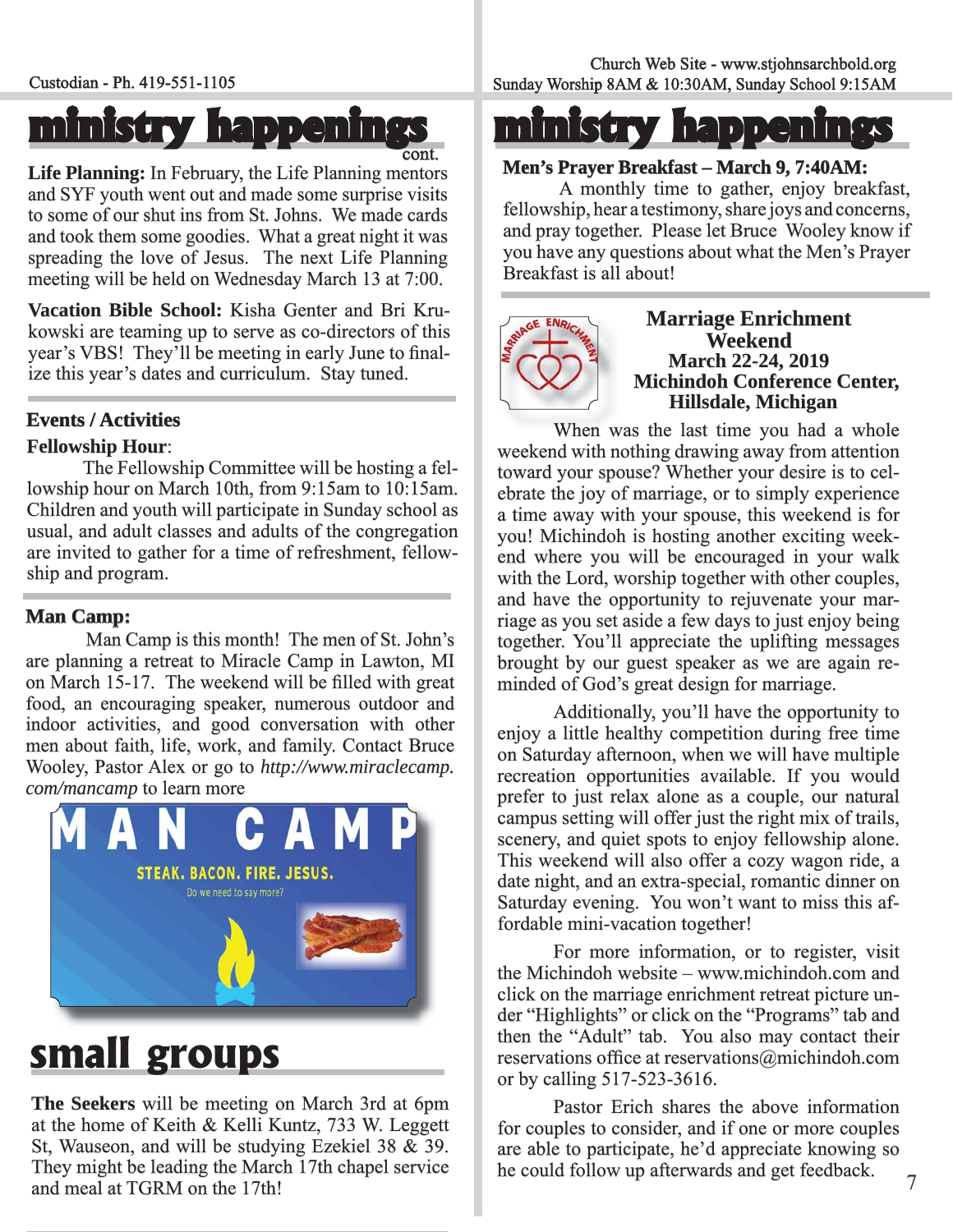| <b>March 2018</b>                                                                     |                                                                                                                |                                                                                                                               |                                                                                                                          |                                          |                                                 |                                                                                                                                            |  |
|---------------------------------------------------------------------------------------|----------------------------------------------------------------------------------------------------------------|-------------------------------------------------------------------------------------------------------------------------------|--------------------------------------------------------------------------------------------------------------------------|------------------------------------------|-------------------------------------------------|--------------------------------------------------------------------------------------------------------------------------------------------|--|
| Sun                                                                                   | Mon                                                                                                            | Tue                                                                                                                           | Wed                                                                                                                      | Thu                                      | Fri                                             | Sat                                                                                                                                        |  |
| 8:00AM Worship<br>9:15AM Sunday School<br>9:15AM Faith Village<br>9:15AM Confirmation | Mission-A-Month-<br><b>Friendship House</b><br>Elder of the Month-<br><b>Jeff Rutledge</b>                     |                                                                                                                               |                                                                                                                          |                                          | 1<br>5:00PM Soccer<br>Practice<br>7:00PM 5th BB | $\overline{2}$                                                                                                                             |  |
| 3<br>6:00PM Seekers-Kuntz's                                                           | 11:00AM Staff Meeting<br>5:00PM Soccer Practice<br>6:30PM Stephen Ministry<br>Tr.                              | 5<br>9:15AM Bible Study<br>10:30AM Pastors Meeting<br>5:00PM Com. Meal<br>7:00PM Capital Camp. Com<br>7:00PM Discernment Team | 6 Ash Wednesday<br>8:30AM Moms In Prayer<br>7:00PM Lenten Service                                                        | $\overline{7}$<br>7:00PM Mission<br>Com. | 8<br>5:00PM Soccer<br>Practice                  | 9 Daylight Savings<br><b>Time Begins Tomorrow</b><br>(set clocks ahead 1 hour)<br>7:40AM Men's Prayer Brk-<br>fst.<br>9:00AM Private Party |  |
| 10 Daylight Savings                                                                   | 11                                                                                                             | 12                                                                                                                            | 13                                                                                                                       | 14                                       | 15                                              | 16                                                                                                                                         |  |
| <b>Time Begins</b><br>6:00PM Couples Small                                            | 11:00AM Staff Meeting<br>5:00PM Soccer Practice                                                                | 9:15AM Bible Study<br>10:30AM Pastors Meeting                                                                                 | 8:30AM Moms In Prayer<br>9:00AM W. Haven Bible                                                                           |                                          | <b>Man Camp</b>                                 |                                                                                                                                            |  |
| Group                                                                                 | 6:30PM Stephen Minis-<br>try<br>Tr.                                                                            | 4:00PM Laundry Buddy Min.<br>5:00PM Com. Meal<br>7:00PM Property Comm.                                                        | Study<br>5:50PM LOGOS/JYF<br>7:00PM Life Planning                                                                        |                                          | 5:00PM Soccer<br>Practice                       |                                                                                                                                            |  |
| 17                                                                                    | 18                                                                                                             | 19                                                                                                                            | 20                                                                                                                       | 21                                       | 22                                              | 23                                                                                                                                         |  |
| <b>Man Camp</b>                                                                       | <b>Archbold Spring Break</b>                                                                                   |                                                                                                                               |                                                                                                                          |                                          |                                                 |                                                                                                                                            |  |
|                                                                                       | 3:00PM TGRM Chapel & Pettisville Spring Break                                                                  |                                                                                                                               |                                                                                                                          |                                          |                                                 |                                                                                                                                            |  |
| Meal<br>6:00 Seekers (Helmke's)                                                       | 11:00AM Staff Meeting<br>5:00PM Soccer Practice<br>6:15PM Spiritual Council<br>7:30PM Consistory               | 9:15AM Bible Study<br>10:30AM Pastors Meeting<br>5:00PM Com. Meal<br>7:00PM CE Team                                           | 5:50PM LOGOS/JYF<br>7:00PM Lenten Service<br>7:00PM SYF<br>7:30PM Chancel Choir Reh.                                     |                                          | 5:00PM Soccer<br>Practice                       |                                                                                                                                            |  |
| 24                                                                                    | 25<br>11:00AM Staff Meeting<br>5:00PM Soccer Prac.<br>6:30PM Stephen Ministry<br>Tr.<br>7:30PM Praise Band Reh | 26<br>9:15AM Bible Study<br>10:30AM Pastors Meeting<br>4:00PM Laundry Buddy Min.<br>5:00PM Com. Meal                          | 27<br>8:30AM Moms In Praver<br>9:00AM W. Haven Bible<br>Study<br>5:50PM LOGOS/JYF<br>7:00PM SYF<br>7:00PM Lenten Service | 28                                       | 29<br>5:00PM Soccer<br>Practice                 | 30                                                                                                                                         |  |
| 31<br>3:00PM Joan Grieser<br>Piano Recital<br>6:00PM Seeker's<br>(Foote's)            |                                                                                                                |                                                                                                                               |                                                                                                                          |                                          |                                                 |                                                                                                                                            |  |



- 1 Camden Warncke
- 2 Cameron Yoder
- 3 Cindy Sauder, Rosemarie Schmidt
- 4 Mary Jo Britt
- 5 James Greek, Roger & Kay Merillat, Brent & Lynda Schnitkey
- 6 Keith & Nici Wyse
- 7 Jeff Nofziger, Aimee Roth, Aiden & Owen Storrer
- 8 Brad Enderle, Meridith Short
- 10 Ann Grime
- 11 Julie Buehrer, Lindsy Wyse
- 12 Katie Layton, Dawsyn Martinez, Lucas & Carrie Nofziger
- 13 Bud & Tootie Beck, Kenny Cowell, Bryson Martinez
- 16 Rachel Kinsman, Ron Rice 6
- 17 Raegan Rutledge
- 18 Molly Rutledge
- 19 Ben & Sue Buehrer, Jeremy & Sarah Kinsman
- 21 Jenna Storrer
- 22 Sandy Frazier
- 23 Sue Grieser, Brent Winzeler
- 26 Bo Krukowski, Jacob Nofziger, Esther Rice
- 27 Jon Rupp
- 28 Jamie Beck, John Beck, Jodi Beltz 8
- 29 Carson Baden, Cagnee Grime, Leah Nafziger
- 30 Dorothy Miller, Mark Nofziger, Jeremy Neuenschwander, Jeff & Cathy Nofziger, Wyatt Overmier
- 31 Brayden Hall

**※ Please let us know if we do not have** your special day noted or correct. Thank you.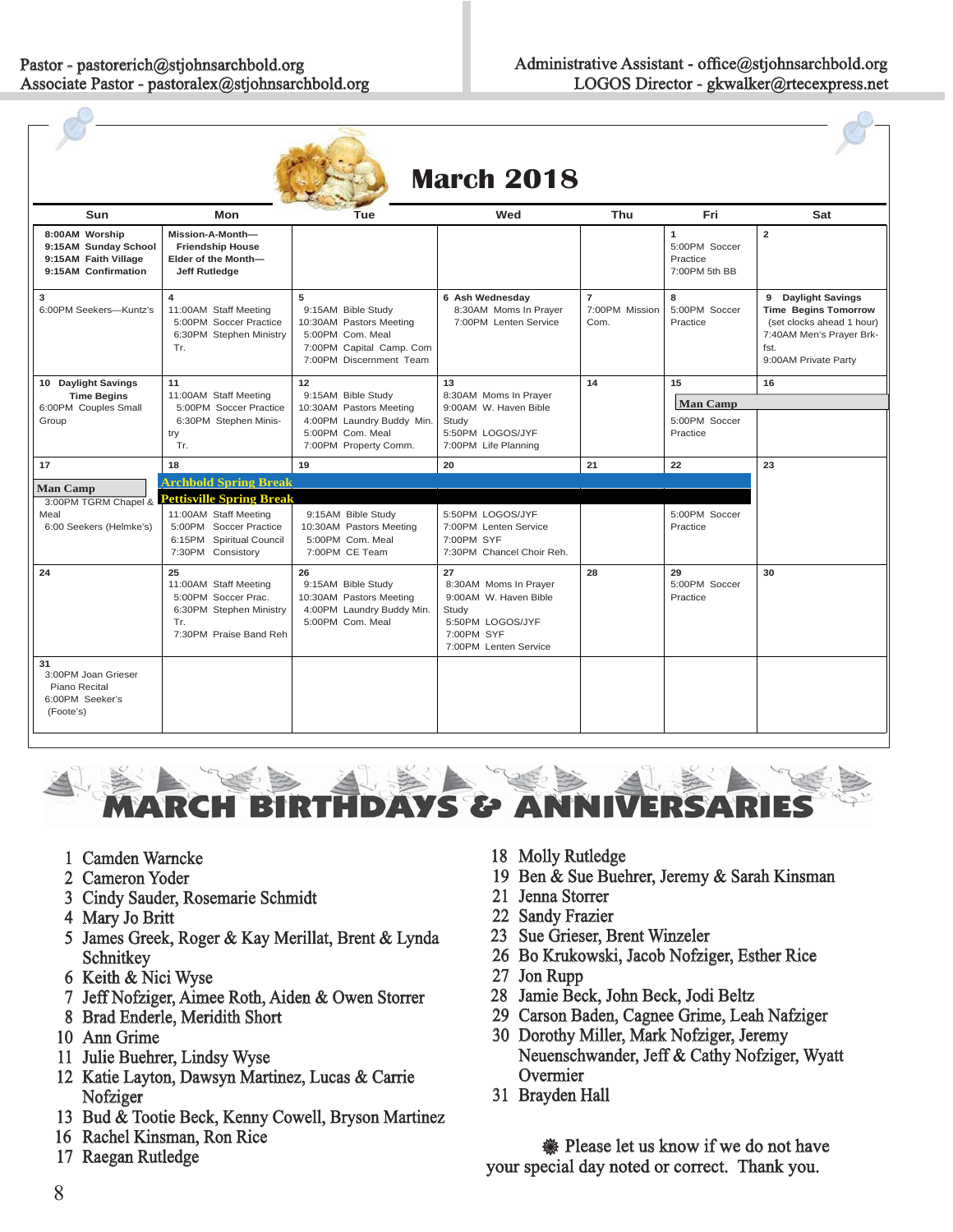### **worship**

| <b>March 3rd</b> | Scriptures – Ephesians 5:1-2, 2 Corinthians 2:14-17, Philippians 2:1-11 |  |  |  |  |
|------------------|-------------------------------------------------------------------------|--|--|--|--|
|                  | Sermon – "Being a Sweet Scent" – Pastor Erich                           |  |  |  |  |
|                  | $M-A-M$ – The Friendship House                                          |  |  |  |  |
|                  | $10:30$ am – Praise Band                                                |  |  |  |  |
|                  | 10:30am – Chancel Choir – "Praise the Lord, Alleluia"                   |  |  |  |  |
|                  |                                                                         |  |  |  |  |

**March 6th** Ash Wednesday Service of Worship at 7pm Sacrament of Holy Communion Scriptures – Isaiah 58:1-11, Psalm 51, Matthew 6:1-6, 16-21 Sermon – "Giving, Praying and Fasting" Special Music – Todd Nafziger

During the Season of Lent, the sermons will focus on the themes of Compassion and Mental Health.

- **March 10th** Scriptures Psalm 138, Psalm 13, Luke 12:22-34 Sermon – "I'm Not a Raven or a Lily" – Pastor Erich
- **March 13th Evening Lenten Service in the Sanctuary**
- **March 17th** Scriptures 1 Chronicles 16:23-29, Psalm 40:1-2, Psalm 139:7-14 Sermon – "Children of God, Wonderfully Made" – Pastor Erich  $10:30$ am – Praise Band 10:30am – Junior Choir Choir
- **March 20th Evening Lenten Service in the Sanctuary**
- **March 24th** Scriptures John 4:21-24, Romans 8:5-8, Philippians 4:2-9 Sermon – "It's Not About Self-Control" – Pastor Alex  $10:30$ am – Chancel Choir – "He's Been There Too"
- **March 27th Evening Lenten Service in the Sanctuary**
- **March 31st** Scriptures Psalm 99, Psalm 23, Luke 8:26-37 Sermon – "Understanding, and Community Support" – Pastor Erich   $\Diamond$  GBO  $\Diamond$

#### **Thursday Lunch Gatherings**

 Pastor Erich invites anyone who wishes to gather with him for Thursday lunches - retirees, senior citizens, those who have the day or hour free - free from activities, from work, etc.

- Third Thursdays of the Month
- Starting March 21st
- $-11:30$ am Gathering Time
- 11:45am Soup & Sandwich Luncheon Luncheon
- $-12:15$ pm Fellowship Program
- People may leave after eating or after the fellowship program is finished, or anytime they need to!

- Fellowship programs could be table games, group games, a guest speaker, a Bible study, discussion topic with the Pastor, etc.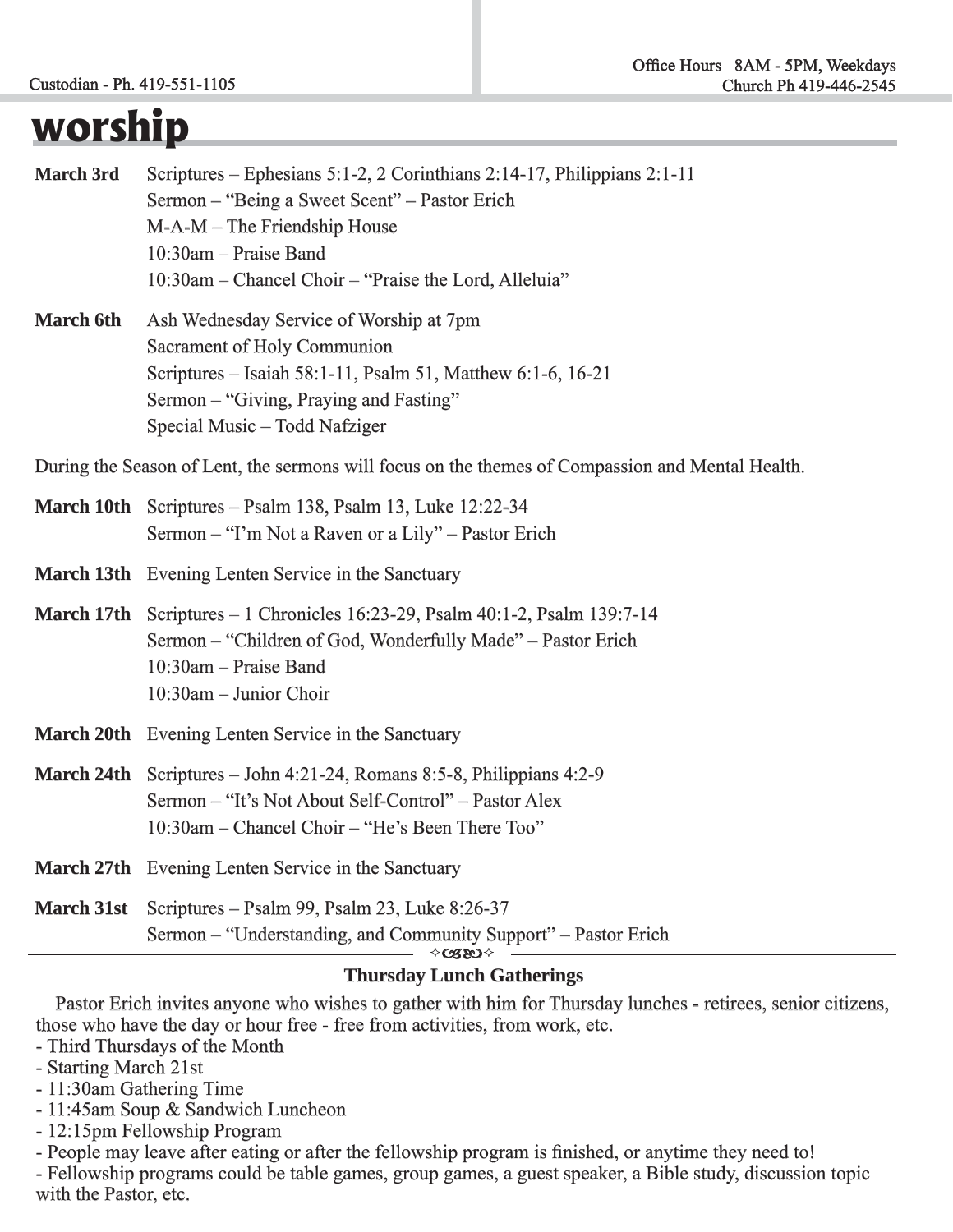### **consistory/committees**

- 
- 
- 
- 
- 
- 
- 
- 
- 
- 
- 
- 
- 
- -
- Continuous Take a method Manuse February 18, 2019<br>Continuous Take a method with the mother and grandronber<br>
Continuous Take a method and the solution of the solution of the solution of the solution of the continuo
	-
- -
	-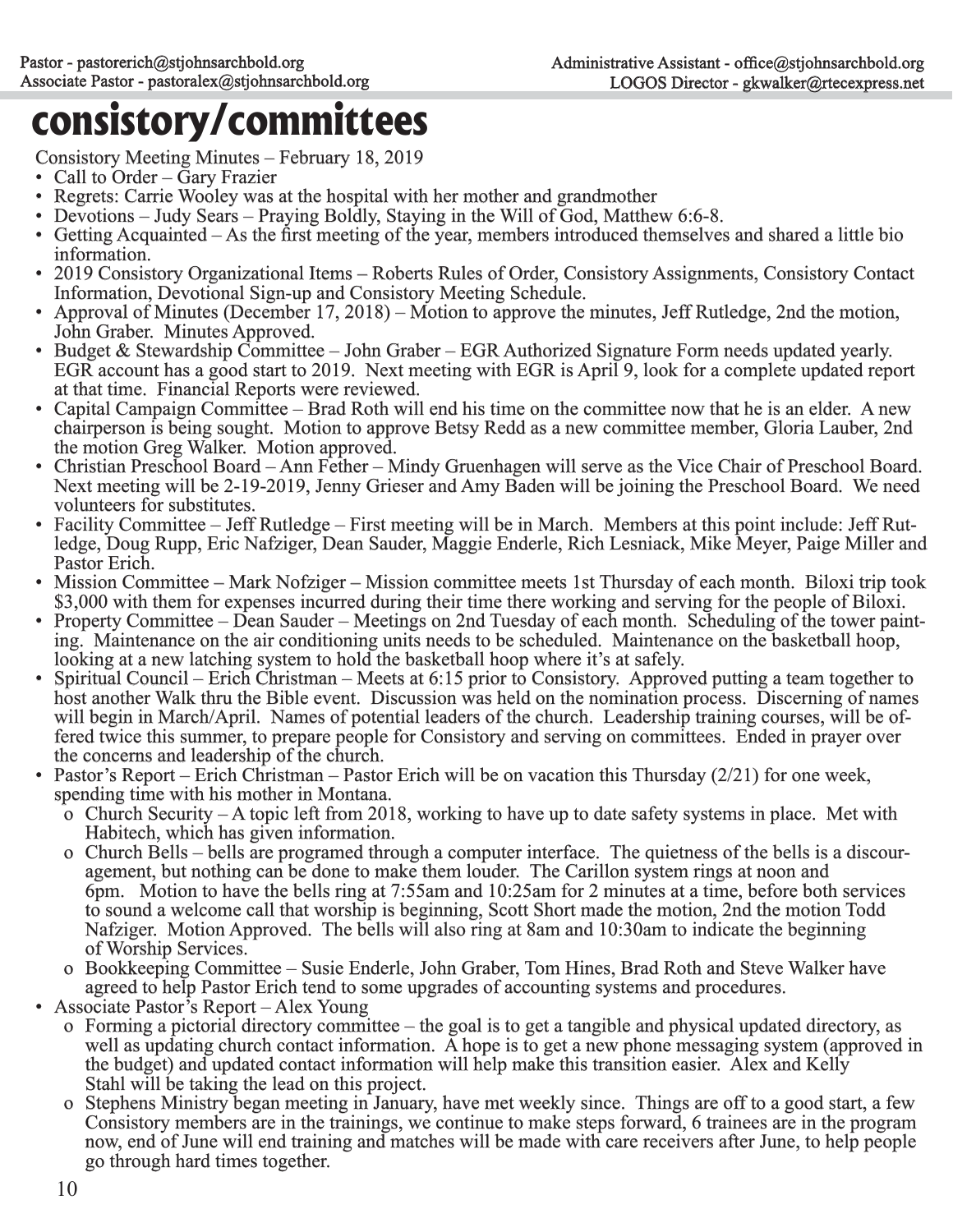- 
- New Business<br>
o EA 2019 Church Renewal Form Church organization that SJCC networks with. They have a<br>
process of renewing membership yearly. The budget has been approved. We're networked with vari-<br>
ous churches; Pas
- 

#### **Congregational Annual Meeting ongregational**

After a week's postponement due to very inclement weather, the annual meeting was held on January 27th this year. The business of the meeting was pretty routine this year – the  $2018$  financial reports,  $2019$  proposed budgets, and the annual consideration of our Mission/Vision statement and Membership Expectations – were all reviewed and approved. The results of the election of offices is as follows:

- Congregational President Gary Frazier
- Congregational Secretary Sarah Nafziger
- Elders Todd Nafziger, Brad Roth
- Deacon/Deaconesses Tim Beck, Mindy Gruenhagen, Keith Kern

#### **Scholarship Information**

College & Seminary Scholarships

St. John's Christian Church offers and administers four scholarships:

- 1. Springer Scholarship for students enrolled in seminary, pre-seminary or Christian Ed. studies
- 2. Nursing Scholarship for a nursing student who is a member of SJCC and who attends an accredited post-secondary school of nursing
- 3. College Scholarship awarded to enhance the Christian faith of active members of St. John's Christian Church who are either attending or planning to attend college in the coming year
- 4. Seminary Scholarship tuition scholarships for students attending seminary

The deadline for applications is April 1st. Applications may be picked up from the church office, or students may contact the church office (office@stjohnsarchbold.org) to have the information and application packet digitally sent to them.

### **Stephen Ministry**

Stephen Leaders and Trainees have been very busy! The group meets 2.5 hours each week, working on skills that are necessary in becoming a caring Stephen Minister. Through the 50 hours of training, the care givers receive practical, hands-on learning and resources to provide Christ-centered care and meet the emotional and spiritual needs of others. Topics covered to date include: feelings, the art of listening, the difference between a Christian caregiver and a regular caregiver, and ways to relate to the care receiver. Once training is completed, a Stephen Minister will be able to provide: a listening ear, a supportive perspective, and God's Word to help others through the challenges of life. Please continue to pray for this ministry.